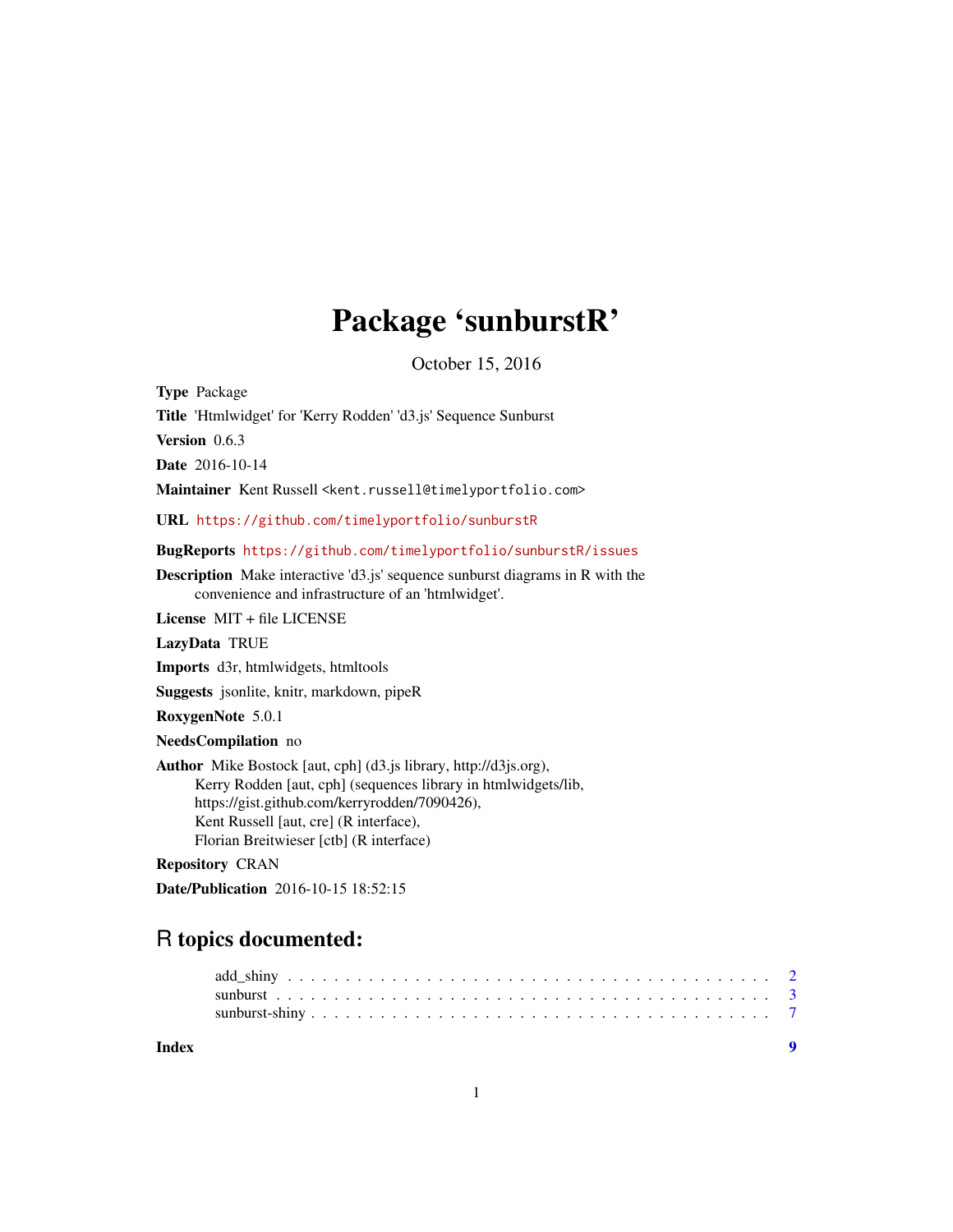<span id="page-1-0"></span>

#### Description

Add Shiny Events

#### Usage

```
add_shiny(sunburst = NULL)
```
#### Arguments

sunburst sunburst htmlwidget to which you would like to add event handling

#### Value

sunburst htmlwidget

#### Examples

}

## Not run:

```
library(shiny)
library(sunburstR)
sequences <- read.csv(
  system.file("examples/visit-sequences.csv",package="sunburstR")
  ,header=F
  ,stringsAsFactors = FALSE
\overline{)}server <- function(input,output,session){
  output$sunburst <- renderSunburst({
    #invalidateLater(1000, session)
    sequences <- sequences[sample(nrow(sequences),1000),]
   add_shiny(sunburst(sequences))
  })
  selection <- reactive({
    input$sunburst_mouseover
  })
  output$selection <- renderText(selection())
```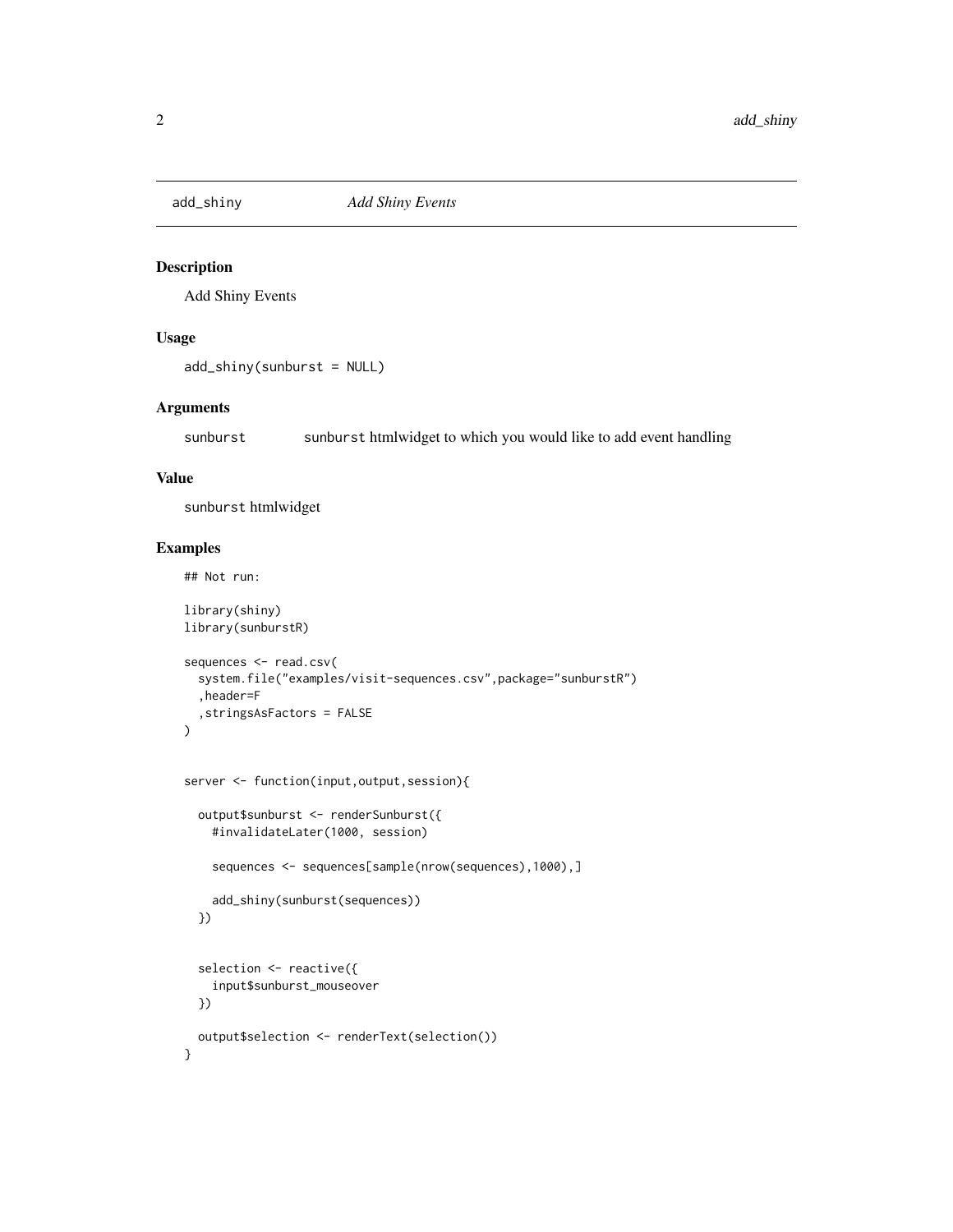#### <span id="page-2-0"></span>sunburst 3

```
ui<-fluidPage(
  sidebarLayout(
   sidebarPanel(
   ),
    # plot sunburst
   mainPanel(
      sunburstOutput("sunburst"),
      textOutput("selection")
   )
 )
)
shinyApp(ui = ui, server = server)
## End(Not run)
```
sunburst *'d3.js' Sequence Sunburst Diagrams*

#### Description

[Sequences sunburst](https://gist.github.com/kerryrodden/7090426) diagrams provide an interactive method of exploring sequence data, such as website navigation paths.

#### Usage

```
sunburst(csvdata = NULL, jsondata = NULL, legendOrder = NULL,
 colors = NULL, percent = TRUE, count = FALSE, explanation = NULL,
 breadcrumb = list(), legend = list(), sortFunction = NULL,
 width = NULL, height = NULL, elementId = NULL, sizingPolicy = NULL)
```
#### Arguments

| csvdata     | data in csy source, target form                                                                                                                                                  |
|-------------|----------------------------------------------------------------------------------------------------------------------------------------------------------------------------------|
| jsondata    | data in nested d3 JSON hierarchy with 'name:, children:[];'                                                                                                                      |
| legendOrder | string vector if you would like to manually order the legend. If legend Order is<br>not provided, then the legend will be in the descending order of the top level<br>hierarchy. |
| colors      | vector of strings representing colors as hexadecimal for manual colors. If you<br>want precise control of colors, supply a list with range and/or domain.                        |
| percent     | logical to include percentage of total in the explanation.                                                                                                                       |
| count       | logical to include count and total in the explanation.                                                                                                                           |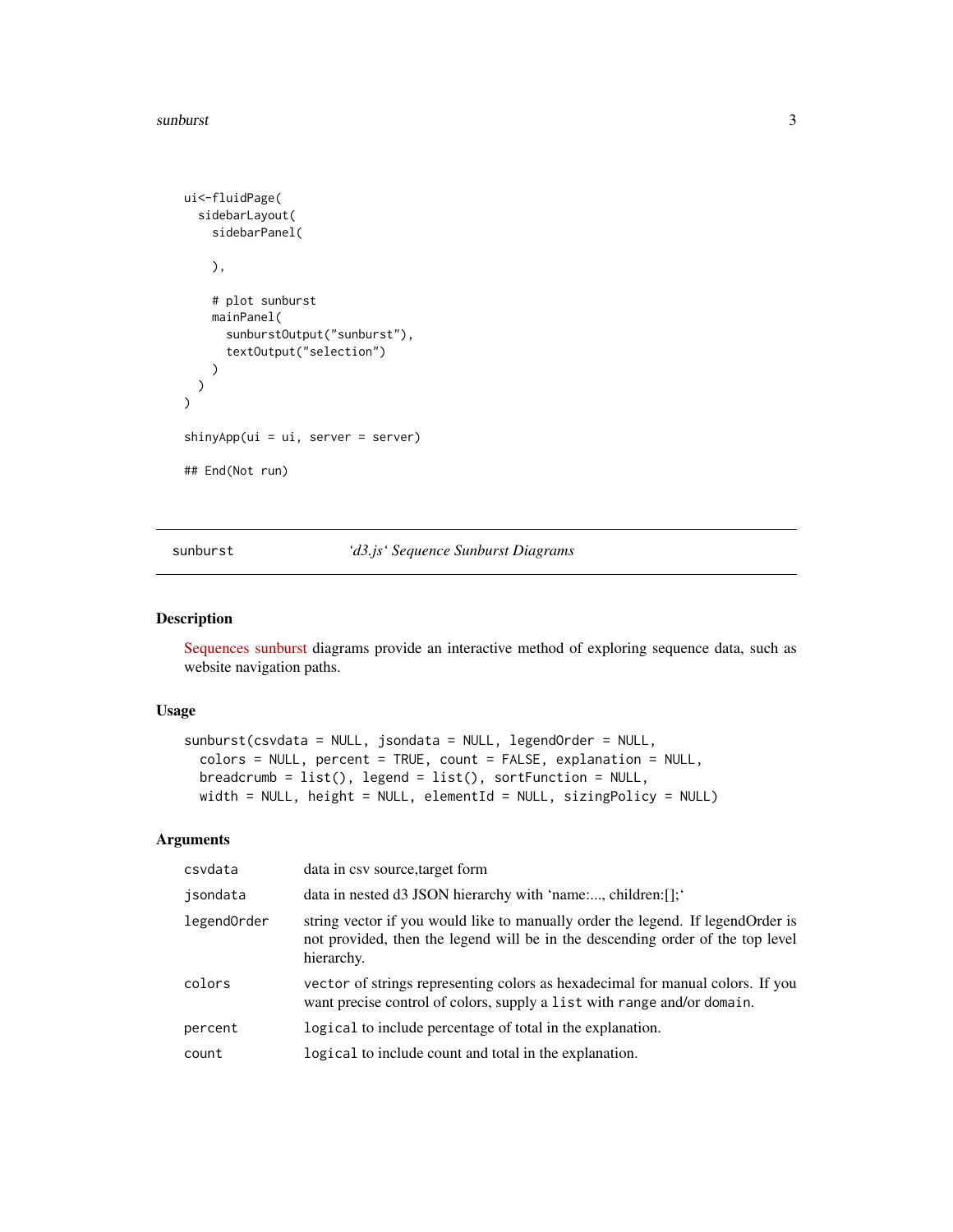<span id="page-3-0"></span>

| explanation        | JavaScript function to define a custom explanation for the center of the sunburst.                                                                                                                                                                                                                   |
|--------------------|------------------------------------------------------------------------------------------------------------------------------------------------------------------------------------------------------------------------------------------------------------------------------------------------------|
|                    | Note, this will override percent and count.                                                                                                                                                                                                                                                          |
| breadcrumb, legend |                                                                                                                                                                                                                                                                                                      |
|                    | l ist to customize the breadcrumb trail or legend. This argument should be in<br>the form list ( $w =$ , $h =$ , $s =$ , $t =$ ) where w is the width, h is the height, s is<br>the spacing, and t is the tail all in px. $w$ is $\theta$ by default for breadcrumbs widths<br>based on text length. |
| sortFunction       | <b>JS</b> function to sort the slices. The default sort is by size.                                                                                                                                                                                                                                  |
| height, width      | height and width of sunburst htmlwidget containing div specified in any valid<br>CSS size unit.                                                                                                                                                                                                      |
| elementId          | string id as a valid CSS element id.                                                                                                                                                                                                                                                                 |
| sizingPolicy       | see sizing Policy.                                                                                                                                                                                                                                                                                   |

#### Examples

# devtools::install\_github("timelyportfolio/sunburstR")

```
library(sunburstR)
```

```
# read in sample visit-sequences.csv data provided in source
# https://gist.github.com/kerryrodden/7090426#file-visit-sequences-csv
sequences <- read.csv(
  system.file("examples/visit-sequences.csv",package="sunburstR")
  ,header = FALSE
  ,stringsAsFactors = FALSE
\overline{)}sunburst(sequences)
# explore some of the arguments
sunburst(
  sequences
  ,count = TRUE
\mathcal{L}## Not run:
sunburst(
  sequences
  # apply sort order to the legendS
  ,legendOrder = unique(unlist(strsplit(sequences[,1],"-")))
  # just provide the name in the explanation in the center
  ,explanation = "function(d){return d.name}"
\overline{)}# try with json data
sequence_json <- jsonlite::fromJSON(
  system.file("examples/visit-sequences.json",package="sunburstR"),
  simplifyDataFrame = FALSE
```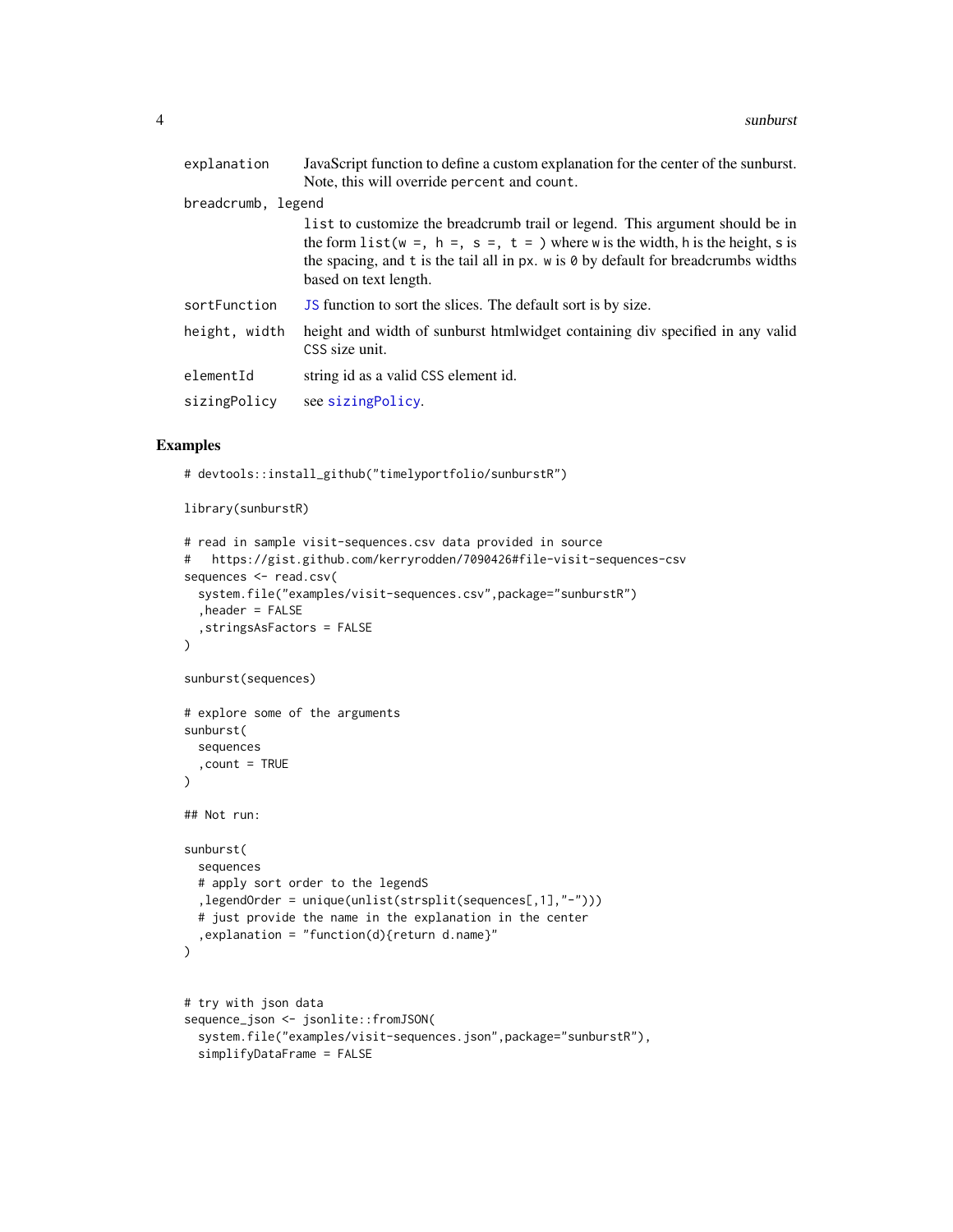sunburst 5 and 5 and 5 and 5 and 5 and 5 and 5 and 5 and 5 and 5 and 5 and 5 and 5 and 5 and 5 and 5 and 5 and 5 and 5 and 5 and 5 and 5 and 5 and 5 and 5 and 5 and 5 and 5 and 5 and 5 and 5 and 5 and 5 and 5 and 5 and 5 a

```
)
sunburst(jsondata = sequence_json)
# try with csv data from this fork
# https://gist.github.com/mkajava/7515402
# great use for new breadbrumb wrapping
sunburst(
  csvdata = read.csv(
    file = past@("https://gist.githubusercontent.com/mkajava/",
      "7515402/raw/9f80d28094dc9dfed7090f8fb3376ef1539f4fd2/",
      "comment-sequences.csv"
   )
    ,header = FALSE
    ,stringsAsFactors = FALSE
  )
)
# try with csv data from this fork
# https://gist.github.com/rileycrane/92a2c36eb932b4f99e51/
sunburst( csvdata = read.csv(
  file = paste0("https://gist.githubusercontent.com/rileycrane/",
    "92a2c36eb932b4f99e51/raw/",
    "a0212b4ca8043af47ec82369aa5f023530279aa3/visit-sequences.csv"
  \lambda,header=FALSE
  ,stringsAsFactors = FALSE
))
## End(Not run)
# use sunburst to analyze ngram data from Peter Norvig
# http://norvig.com/mayzner.html
library(sunburstR)
library(pipeR)
# read the csv data downloaded from the Google Fusion Table linked in the article
ngrams2 <- read.csv(
  system.file(
    "examples/ngrams2.csv"
    ,package="sunburstR"
  )
  , stringsAsFactors = FALSE
\mathcal{L}ngrams2 %>>%
  # let's look at ngrams at the start of a word, so columns 1 and 3
  (. [c(1,3)]) %>>%
  # split the ngrams into a sequence by splitting each letter and adding -
```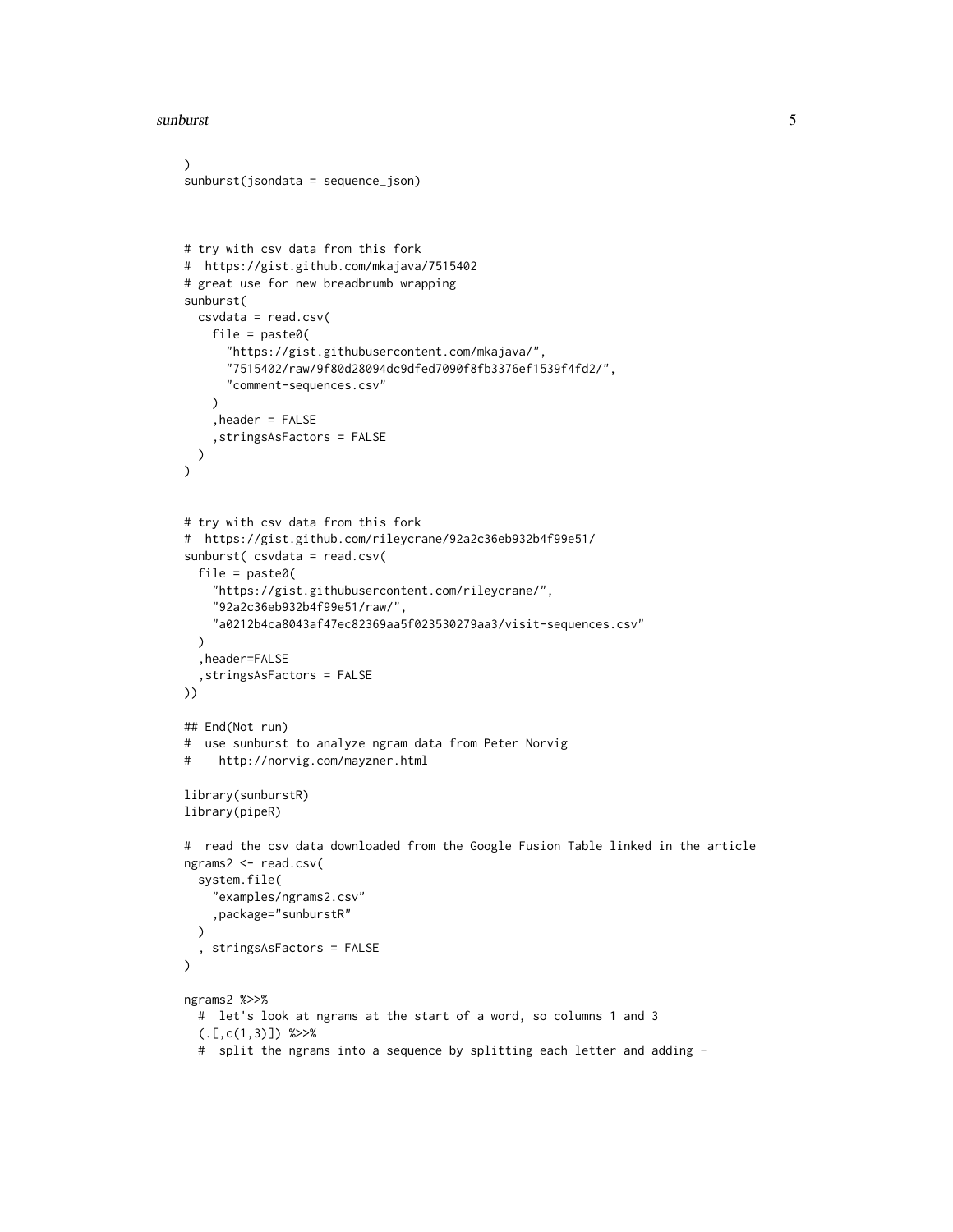```
6 sunburst 6 sunburst 6 sunburst 6 sunburst 6 sunburst 6 sunburst 6 sunburst 6 sunburst 6 sunburst 6 sunburst 6 sunburst 6 sunburst 6 sunburst 6 sunburst 6 sunburst 6 sunburst 6 sunburst
```

```
(
   data.frame(
      sequence = straight(.[, 1], "") %>>%
        lapply( function(ng){ paste0(ng,collapse = "-") } ) %>>%
        unlist
      , freq = .[ , 2],stringsAsFactors = FALSE
   )
  ) %>>%
  sunburst
## Not run:
library(htmltools)
ngrams2 %>>%
  (
   lapply(
      seq.int(3,ncol(.))
      ,function(letpos){
        (.[,c(1,letpos)]) %>>%
          # split the ngrams into a sequence by splitting each letter and adding -
          (
            data.frame(
              sequence = strsplit(.[,1], "") %>>%
                lapply( function(ng){ paste0(ng,collapse = "-") } ) %>>%
                unlist
              ,freq = .[,2]
              ,stringsAsFactors = FALSE
            )
          ) %>>%
          ( tags$div(style="float:left;",sunburst( ., height = 300, width = 300 )) )
      }
   )
  ) %>>%
  tagList %>>%
  browsable
## End(Not run)
# calendar sunburst example
library(sunburstR)
df <- data.frame(
  date = seq.Date(
   as.Date('2014-01-01'),
   as.Date('2016-12-31'),
   by = "days"),
  stringsAsFactors = FALSE
\mathcal{L}df$year = format(df$date, "%Y")
```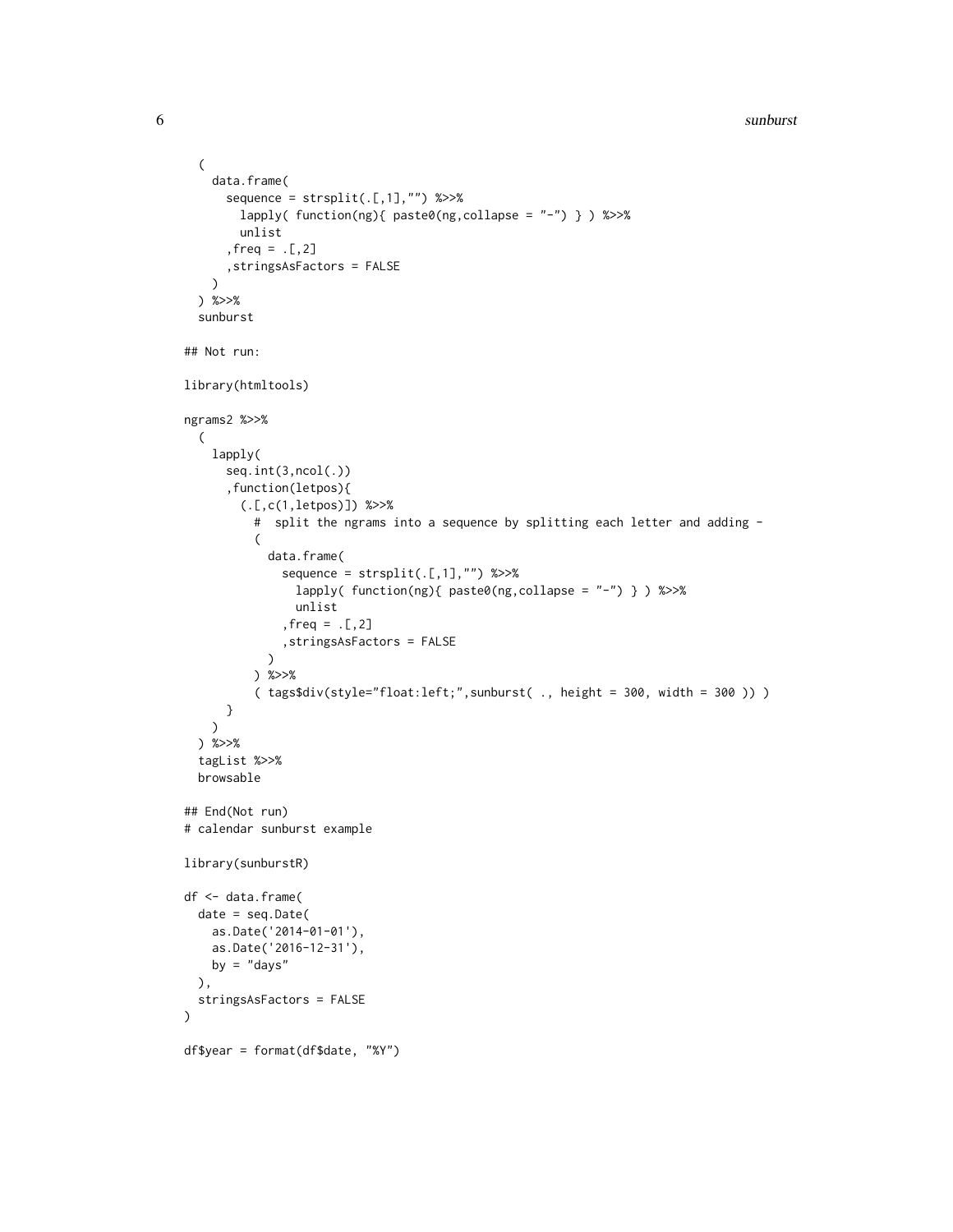```
df$quarter = paste0("Q", ceiling(as.numeric(format(df$date,"%m"))/3))
df$month = format(df$date, "%b")
df$path = paste(df$year, df$quarter, df$month, sep="-")
df$count = rep(1, nrow(df))
sunburst(
  data.frame(xtabs(count~path,df)),
  # added a degree of difficulty by providing
  # not easily sortable names
  sortFunction = htmlwidgets::JS(
"
function(a,b){
  abb = \{2014:-7,
    2015:-6,
    2016:-5,
    Q1: -4,Q2: -3,Q3:-2,
    Q4: -1,
    Jan:1,
    Feb:2,
    Mar:3,
    Apr:4,
    May:5,
    Jun:6,
    Jul:7,
    Aug:8,
    Sep:9,
    Oct:10,
    Nov:11,
    Dec:12
  }
  return abb[a.name] - abb[b.name];
}
^{\prime\prime})
\mathcal{L}
```
sunburst-shiny *Shiny bindings for sunburst*

#### Description

Output and render functions for using sunburst within Shiny applications and interactive Rmd documents.

#### Usage

```
sunburstOutput(outputId, width = "100%", height = "400px")
```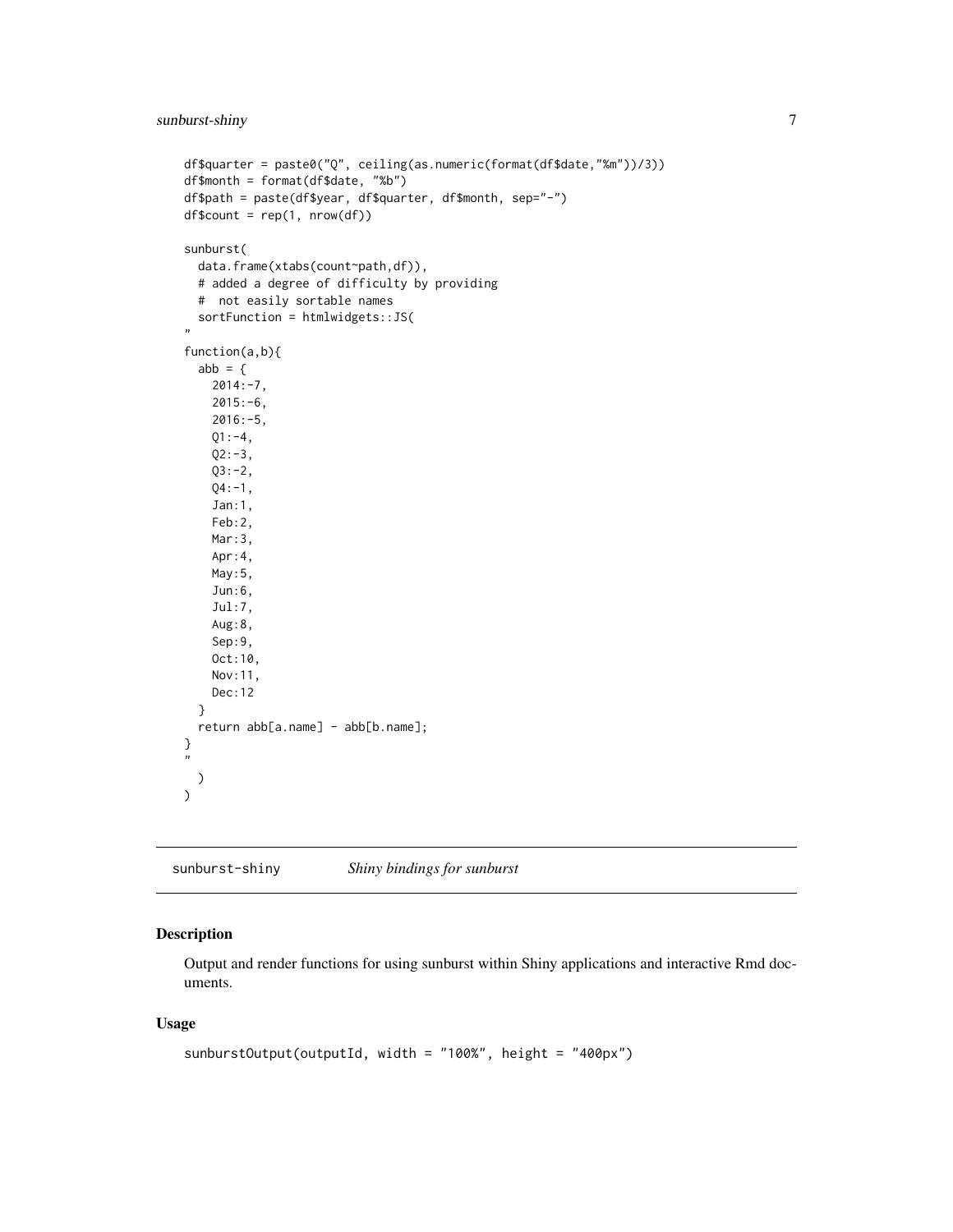## 8 sunburst-shiny

renderSunburst(expr, env = parent.frame(), quoted = FALSE)

### Arguments

| output variable to read from                                                                                                      |
|-----------------------------------------------------------------------------------------------------------------------------------|
| Must be a valid CSS unit (like '100%', '400px', 'auto') or a number, which<br>will be coerced to a string and have 'px' appended. |
| An expression that generates a sunburst                                                                                           |
| The environment in which to evaluate expr.                                                                                        |
| Is expr a quoted expression (with $\text{quote}()$ )? This is useful if you want to save<br>an expression in a variable.          |
|                                                                                                                                   |